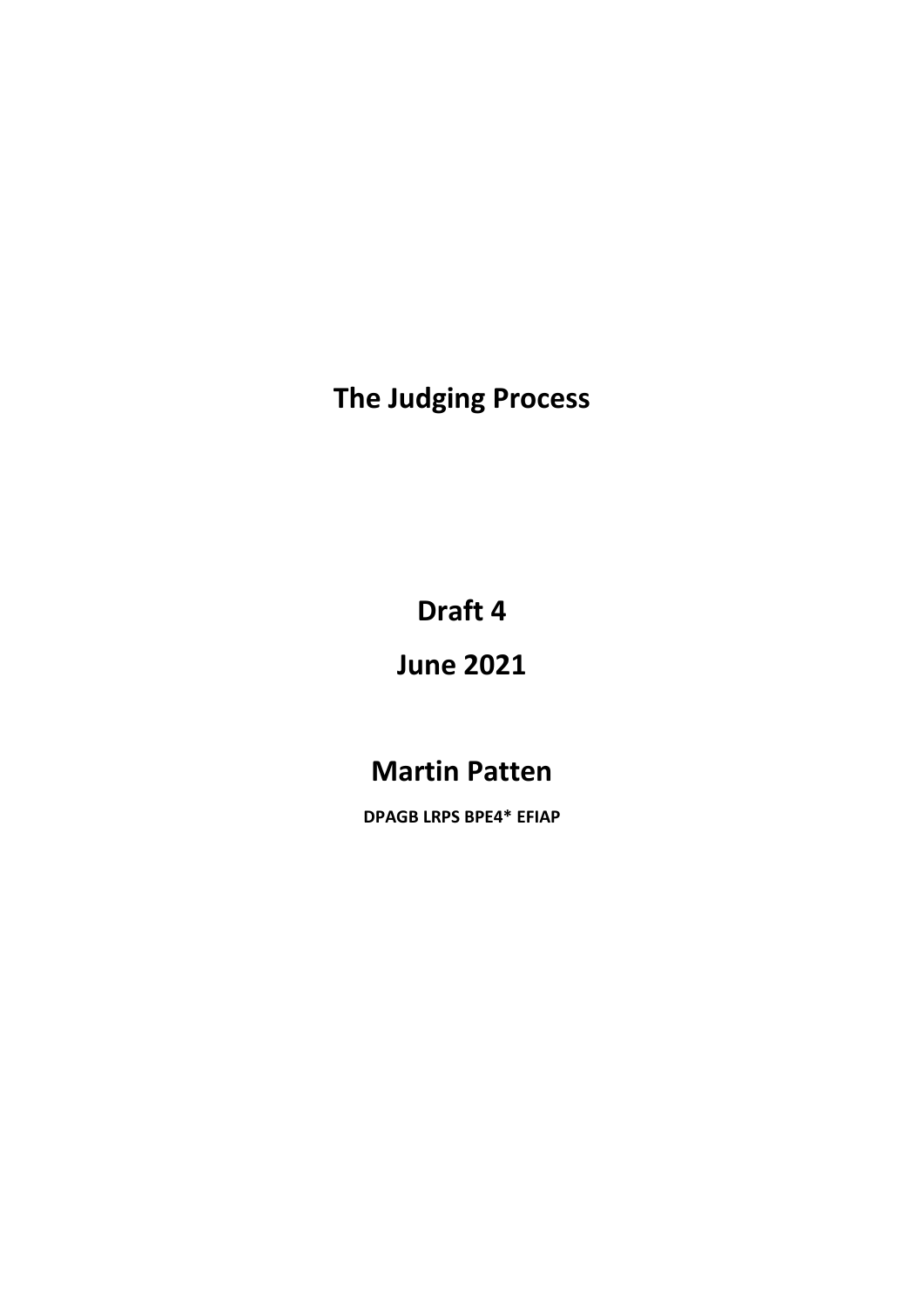# Table of Contents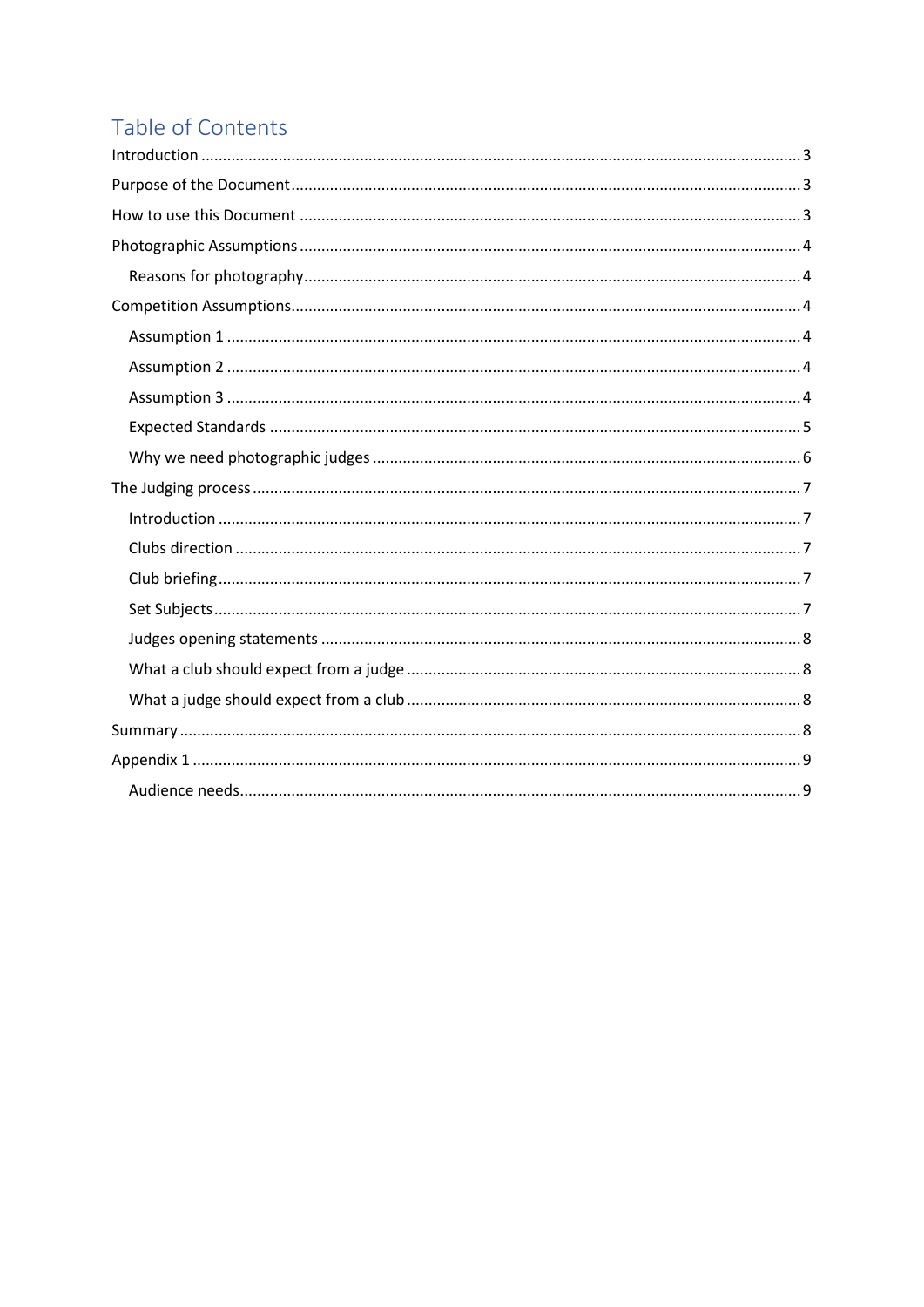### <span id="page-2-0"></span>Introduction

The judging process is the subject of many assumptions and frustrations and is often not explained or fully understood by many of the participants from either side of the process which often leads to dissatisfaction from all the interested parties.

This document is based on my own personal experiences as a judge, a chairman, and as a competition participant. It is not meant to be the definitive answer, but to get everybody to think more deeply about the competition process.

This document is not meant to be static and dead, but is intended to be a living document and will continue to be updated and improved over time as more feedback is received and integrated.

Please do feel free to reach out and share your feedback with martinpatten@outlook.com

I also want to thank Chris Forster, Damon Guy, Peter Prosser, Terri Adcock, Steve Galvin and Kath Phillips for their input and feedback to this document.

## <span id="page-2-1"></span>Purpose of the Document

This document, whilst not exhaustive, has been written to help participants understand more about the judging process. Generally, the implicit aims, needs and purposes of the judging process are not well understood and many participants in the process understandably only look from their narrow perspective. If the judging process is to be successful, we need to improve the level of understanding of the whole process.

This document was designed for:-

- Judges (New and Old)
- Competition participants (Beginners through to advanced)
- Club Committee Members

### <span id="page-2-2"></span>How to use this Document

This document is designed to be shared with the participants in the competition process. Using it to level the playing field within a club might be extremely useful. Either presenting or sharing a PDF and then having an open discussion about the judging process could help everyone: -

- Understand more about the process
- Understand the implicit needs of the process from different perspectives
- Reduce their frustration with the process
- Increase their satisfaction of the competition process

I might even go so far as to suggest that clubs engage with a senior respected judge to help facilitate and lead this discussion on a club evening to explore the topics raised in this document.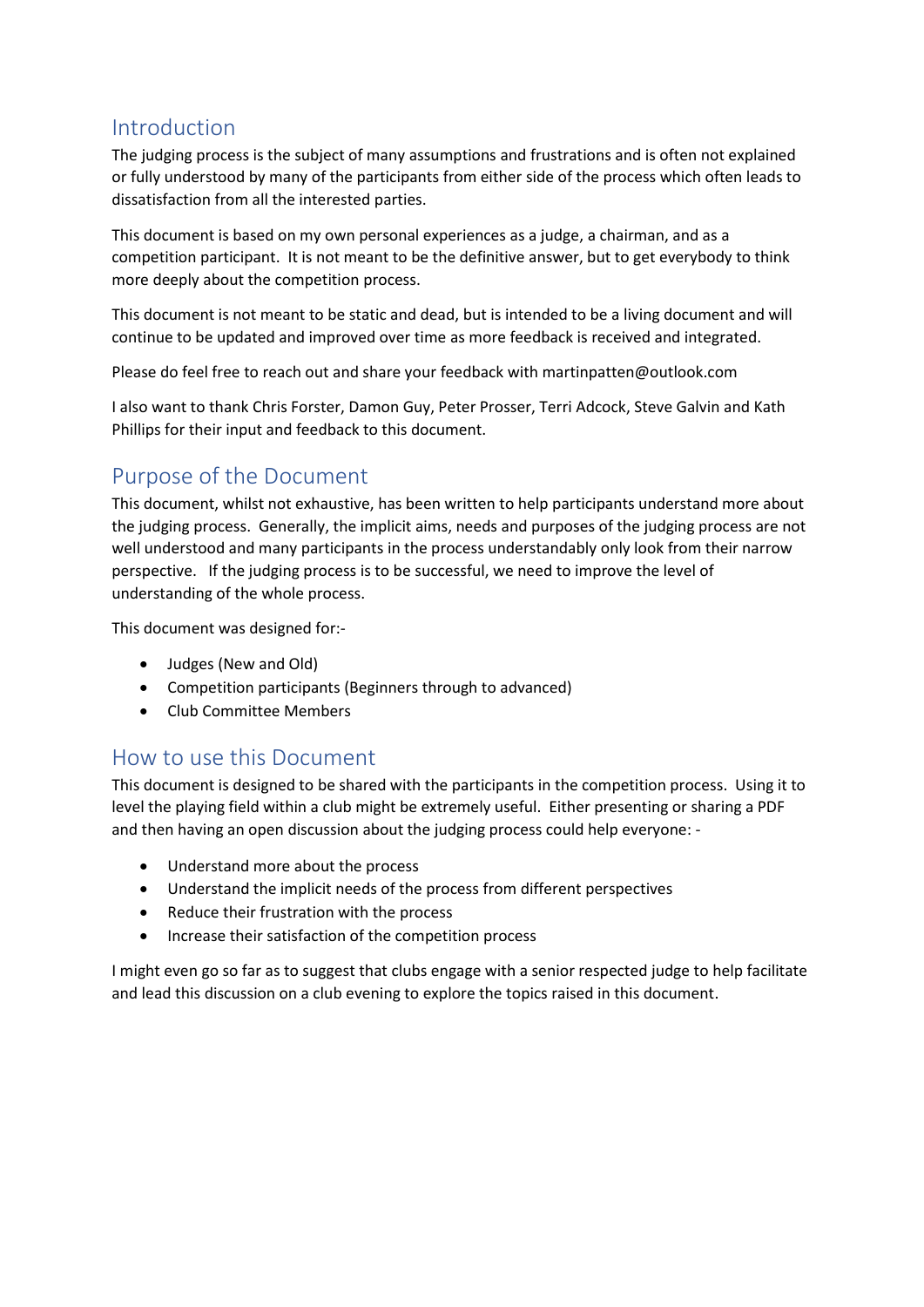## <span id="page-3-0"></span>Photographic Assumptions

#### <span id="page-3-1"></span>Reasons for photography

Photographers take images for many different reasons.

- Documentation photographs to record details or memories
- Commercial photographs produced to a customer brief
- Artistic photographs for personal expression and interpretation
- $\bullet$  Fun to share with my friends and social media
- Competition photographs to be compared and ranked against expected (or Club) standards

These reasons are not exclusive, and any photograph may contain a blend of the reasons listed above. Images taken solely for one of the reasons above may not be suitable/successful in a photographic competition.

### <span id="page-3-2"></span>Competition Assumptions

#### <span id="page-3-3"></span>Assumption 1

Generally, there are a few reasons photographers enter competitions

- 1) Images carefully crafted and chosen to win the competition
- 2) Images the author would like feedback on
- 3) Images to participate in the process

Often the reason is driven by the experience and time spent within a camera club so may be different for beginners through to advanced members/photographers.

#### <span id="page-3-4"></span>Assumption 2

Generally, there is an expected standard for competition photographs which is not always understood by all members. The standard may be different for beginner and experienced sections and different for club competitions and exhibitions. The standard may change with time as new processes, styles and trends become accepted. The standard will be influenced by photographic judges, current standards styles, and influences.

#### <span id="page-3-5"></span>Assumption 3

Every club is different. The standard within a club can and often does vary to large extent. The overall quality of a club in comparison to others can also vary dramatically. The way competitions are integrated into a club's programme can make a huge difference in how seriously or not competitions are taken.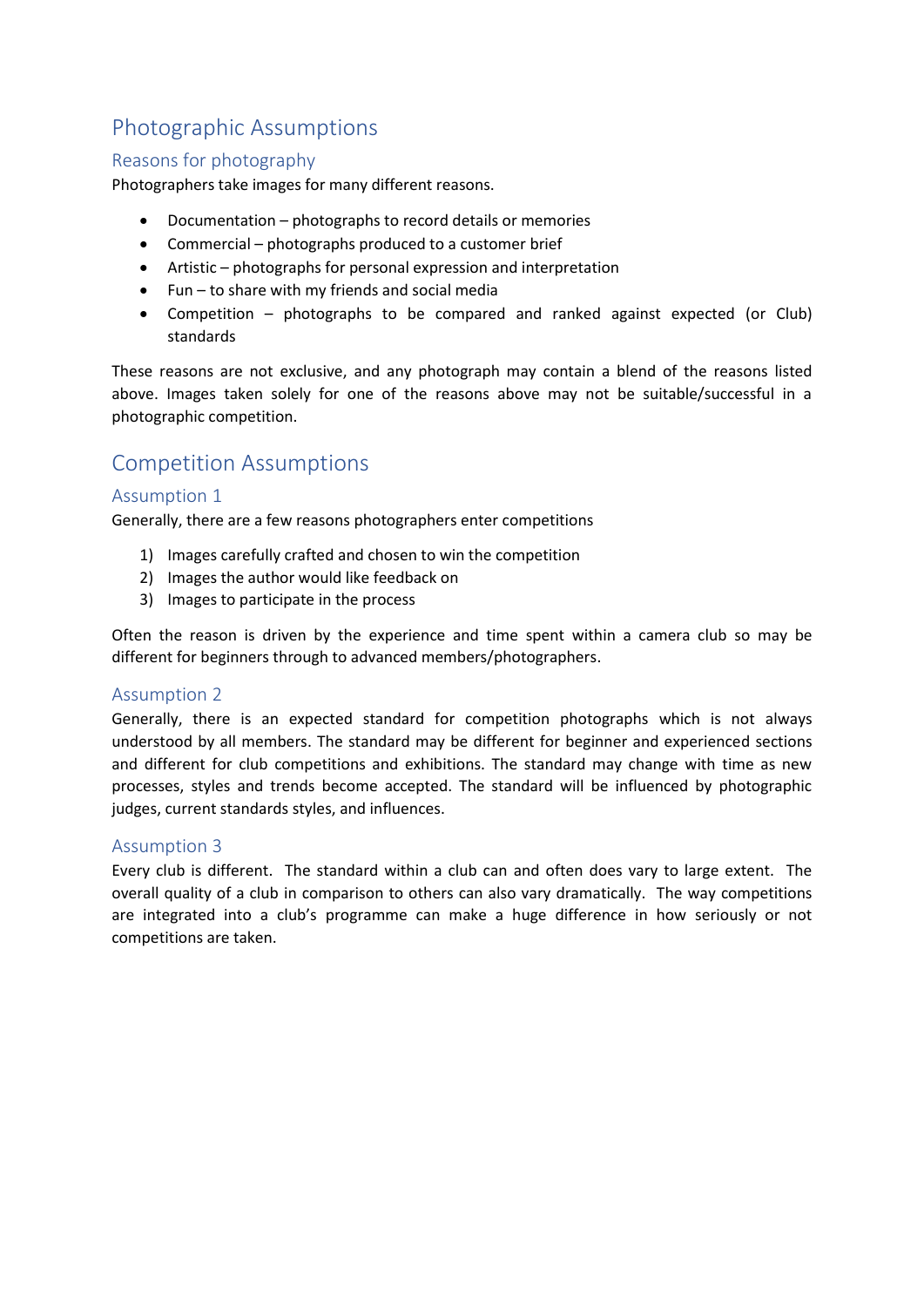### <span id="page-4-0"></span>Expected Standards

This table is to give some examples of the difference between the standard levels most clubs use today.

|                                                  | <b>Beginner</b>                                                                                                                                                                                                                                                                                         | <b>Advanced</b>                                                                                                                                         | <b>Exhibition</b>                                                                                                                                      |
|--------------------------------------------------|---------------------------------------------------------------------------------------------------------------------------------------------------------------------------------------------------------------------------------------------------------------------------------------------------------|---------------------------------------------------------------------------------------------------------------------------------------------------------|--------------------------------------------------------------------------------------------------------------------------------------------------------|
| Consideration<br><b>Time</b>                     | The judge has a couple of<br>minutes to assess each<br>picture and give feedback                                                                                                                                                                                                                        | The judge has a minute to<br>assess each picture and<br>give feedback                                                                                   | Selectors have<br>seconds to assess each<br>picture                                                                                                    |
| <b>Subject</b><br><b>Matter</b>                  | Maybe biased to just<br>recording the subject or for<br>feedback only                                                                                                                                                                                                                                   | Anything and everything,<br>but typically crafted to<br>compete                                                                                         | Anything and<br>everything, but<br>carefully chosen and<br>crafted to compete                                                                          |
| <b>Technical</b><br><b>Quality of</b><br>entries | Expect some technical<br>problems                                                                                                                                                                                                                                                                       | There may be a few minor<br>technical issues                                                                                                            | Nearly always<br>exceptional                                                                                                                           |
| <b>Apparent</b><br><b>User Input</b>             | This may not be obvious                                                                                                                                                                                                                                                                                 | It should be possible to see<br>the choices made, both at<br>the moment of capture and<br>during any postproduction                                     | Obvious personal<br>choices in view,<br>instant "wow" factor.<br>Usually, an<br>uncomplicated picture<br>with a strong story,<br>lighting, composition |
| <b>Emotive</b><br><b>Connection</b>              | Often limited by the choice<br>of subject matter                                                                                                                                                                                                                                                        | The judge should connect<br>with the image at some<br>level                                                                                             | Instant "wow" factor.<br>Usually, an<br>uncomplicated picture<br>with a strong story                                                                   |
| <b>Feedback</b>                                  | Feedback should offer<br>advice on subject matter,<br>approach, and<br>postproduction to give<br>more ownership of the<br>image.<br>Technical issues should be<br>addressed with succinct<br>and constructive feedback.<br>Feedback could include<br>suggestions to improve the<br>emotional connection | Should offer suggestions to<br>improve content,<br>composition, and editing.<br>Suggestions to improve the<br>technical quality may also<br>be required | No individual feedback                                                                                                                                 |
| <b>Scoring</b>                                   | Scoring against the other<br>images in the class. Scoring<br>may be on the generous<br>side to encourage the<br>participants                                                                                                                                                                            | A wide and consistent set<br>of scores to reflect the<br>range of quality in the<br>competition.                                                        | Scoring is largely<br>down to gut reaction<br>informed by<br>experience,<br>expectation and<br>feeling                                                 |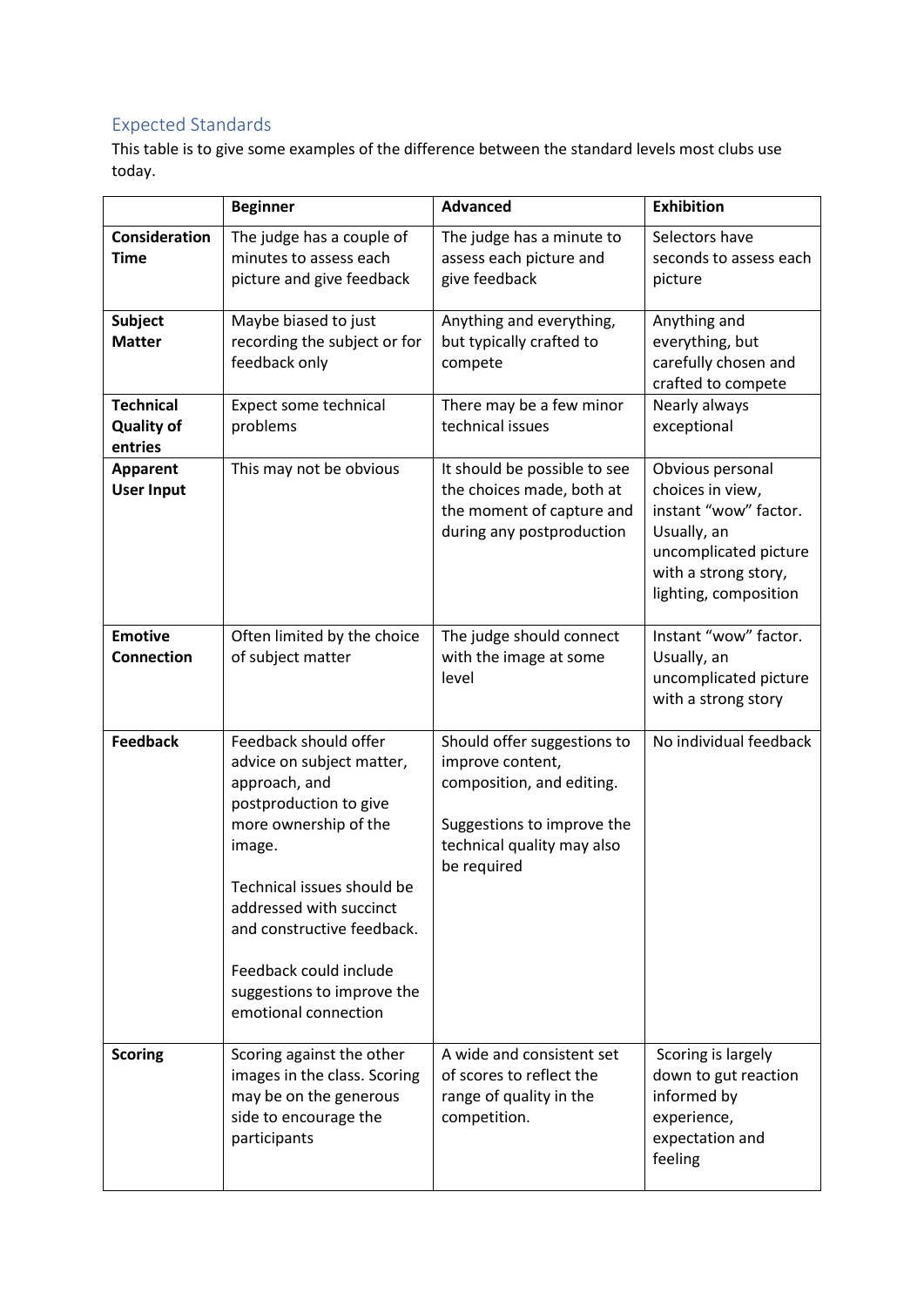#### <span id="page-5-0"></span>Why we need photographic judges

For the club

- · To rank pictures
- · To provide entertainment and interest
- · To bring standards from other clubs and the photographic world

For the photographer

- · To understand how their photograph compares with the expected standard
- · To gain encouragement and education (beginner)
- · To gain incentive (experienced)

What does the photographic judge need to be aware of?

- · The bedrock definition and assumptions 1, 2 and 3
- · Achievable technical quality of an image
- · Expected standard of photography for each competition/entrant/class
- · How to effectively communicate judgements to an audience
- How to empathise with the emotion and the experiences of the entrants
- · Understanding of standards of photography across clubs and the region
- · The requirement to deliver appropriate constructive critique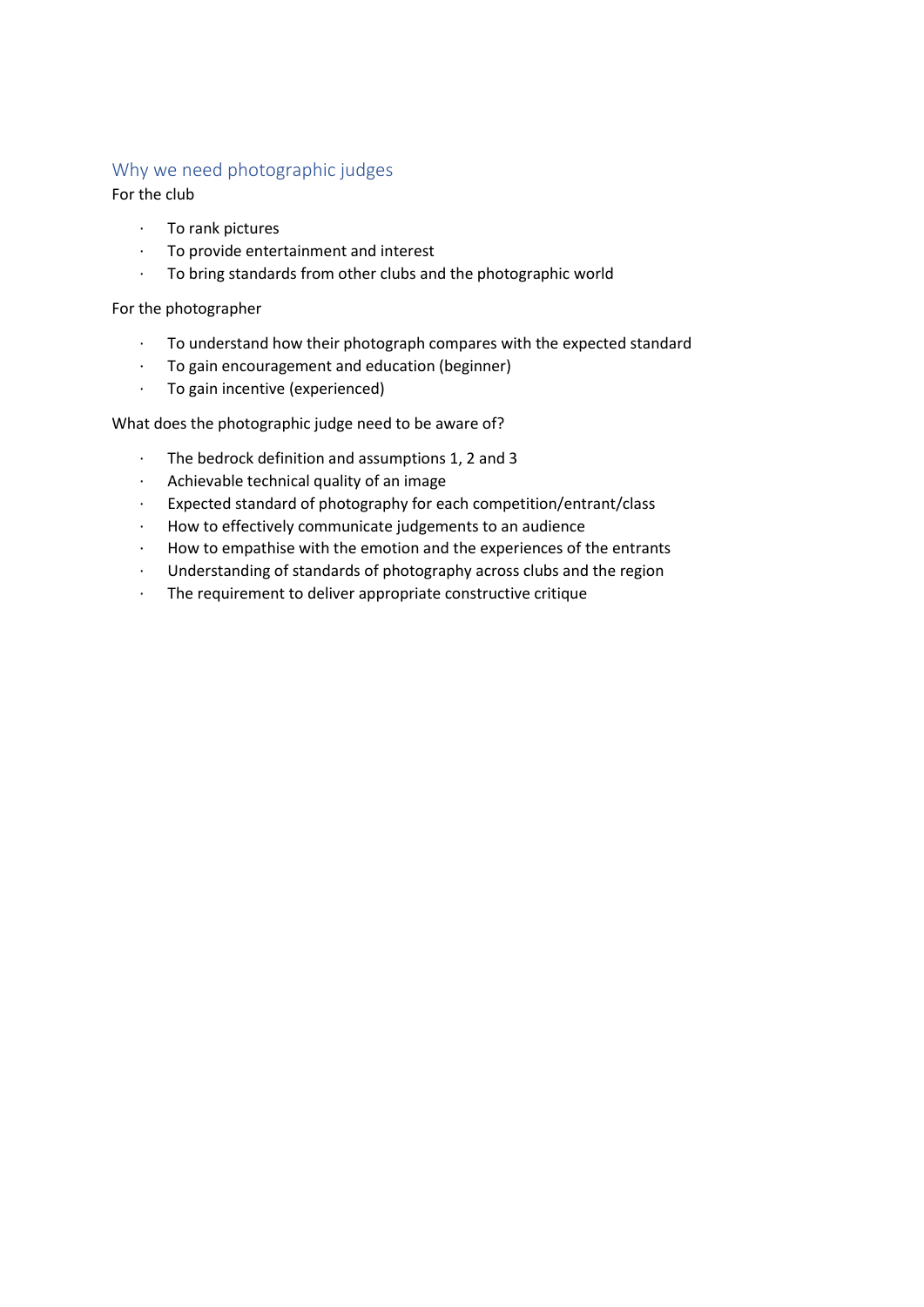## <span id="page-6-0"></span>The Judging process

#### <span id="page-6-1"></span>Introduction

To fully understand the judging process, we must understand the implicit needs of the participants who both run and enter competitions.

**Included in appendix 1 are a set of tables designed to help all the interested parties fully understand the needs of the judging process. I would encourage you to read this before continuing further in this document.**

#### <span id="page-6-2"></span>Clubs direction

Clubs need to decide why they are holding competitions and how they integrate with the overall direction of the club. Clubs can have vastly different aims and directions based on the wants and needs of their members. Some clubs are extremely competitive and want to enter external competitions, some clubs just want to improve their members photography and some clubs just want to have fun and some a combination of all these factors.

#### <span id="page-6-3"></span>Club briefing

Clubs should consider briefing judges before a competition to ensure a close alignment between the clubs aims and the judging process. Here are some examples of what might be included in a briefing discussion/document.

- Expected scoring range
- Set subject guidance (see next section)
- Judge only against what is shown or Judge to an expected standard
- Guidance on the balance of technical and artistic feedback
- Balance of time between the general and any advanced group

A good briefing will ensure that the competition process supports the aims and directions of the club

#### <span id="page-6-4"></span>Set Subjects

Set subjects are always an interesting competition. However, additional thought and briefing maybe required.

The club should supply a description of the set subject. This should include their guidance for images that do not meet the set subject in the judge's view.

The Judge may want to consider how they will judge against the briefing and the subject. Additional research maybe required to familiarise themselves with the subject.

*My personal method is to imagine a book about "The Subject" then try to decide if the image would be included or not.*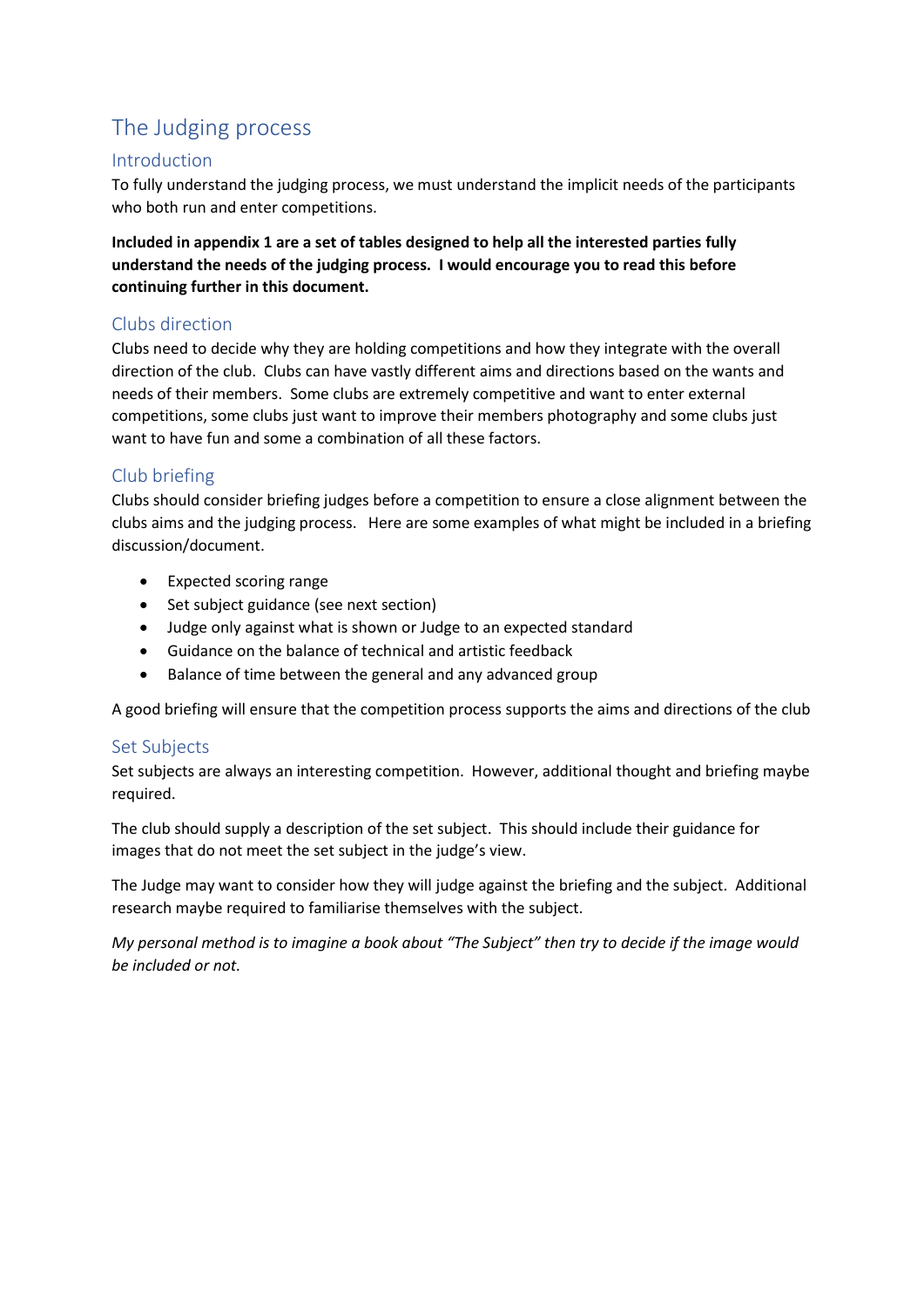#### <span id="page-7-0"></span>Judges opening statements

To maximise the satisfaction of the competition process we would suggest that the judge delivers an opening statement before they start judging. The judges briefing should align with the club briefing

- How they will be judging the images (club verses expected standard)
- How they will be scoring the images (explaining the mid-point can be especially useful)
- What the club has asked them to focus on
- Explaining what they will be looking for in the images
- How they will be evaluating the compliance to any set subject

#### <span id="page-7-1"></span>What a club should expect from a judge

A club should expect the following from a judge before and during the judging process

- Accurate communications during the booking process
- Punctuality before and during the competition
- Alignment with the club briefing, including scoring range
- A fair, balanced, and unbiased judging of the images irrespective of subject or genre
- A rich and a varied vocabulary of language and appropriate terms
- The ability to give a varied and wide-ranging set of critique and constructive suggestions for improvement at the appropriate level being judged
- The avoidance of inappropriate comments or phrases

#### <span id="page-7-2"></span>What a judge should expect from a club

A judge should expect the following from a club before and during the judging process

- Accurate communications during the booking process
- A timely reminder 1-2 weeks before the judging to include
	- o location
	- o Parking
	- o start times
	- o finish times
	- o Zoom log in details timing etc.
	- o A club briefing (Including scoring range)
- Common visitor courtesies
	- o A welcome
	- o An appropriate introduction of the judge (may include Qualifications)
	- o A drink of water / refreshements
	- o A thank you on the night
- A thank you after the evening (Email)
- Feedback if requested by the judge or federation
- Timely and unprompted payment of expenses on the night

#### <span id="page-7-3"></span>Summary

The judging process has been around for many years. The level of understanding between the various stakeholders varies dramatically. This document should help create alignment, understanding and reduce the frustration of competitions for all the relevant stakeholders.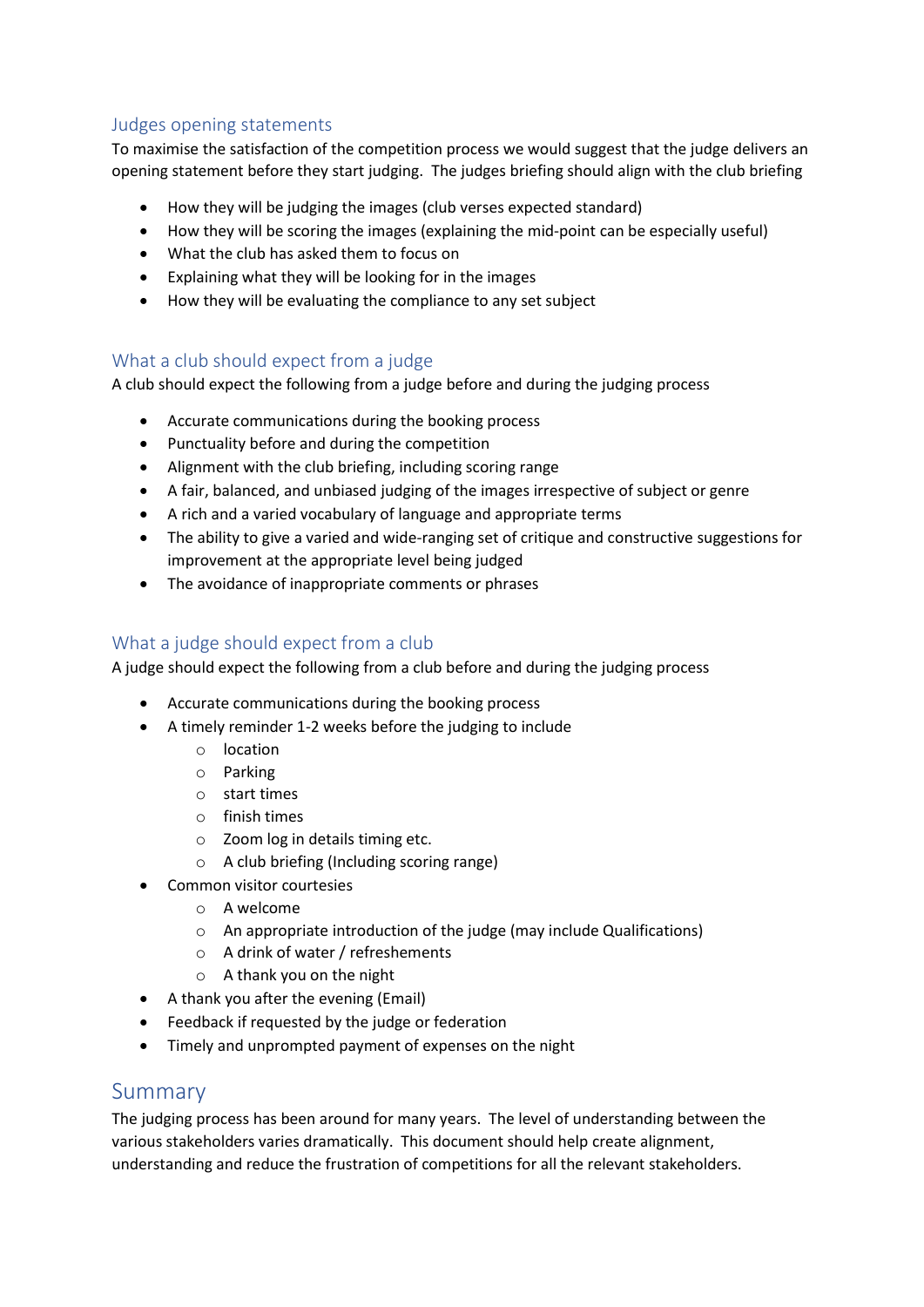# <span id="page-8-0"></span>Appendix 1

## <span id="page-8-1"></span>Audience needs

| <b>Audience</b>        | <b>Implicit Need</b>             | <b>Judging Process delivers</b>                                                                                                                                                    |
|------------------------|----------------------------------|------------------------------------------------------------------------------------------------------------------------------------------------------------------------------------|
| The Club               | The direction of the club        | Align with the stated aim of the club                                                                                                                                              |
|                        |                                  | Change the balance of the judging                                                                                                                                                  |
|                        |                                  | Scoring alignment to the aims                                                                                                                                                      |
|                        | Assign a winner at the           | Adhere to club scoring requirements<br>$\bullet$                                                                                                                                   |
|                        | end of a season                  | Consistent scoring scheme and range between                                                                                                                                        |
|                        |                                  | judges                                                                                                                                                                             |
|                        |                                  | "Best" images scored highest                                                                                                                                                       |
|                        |                                  | Broad range of scores to differentiate the                                                                                                                                         |
|                        |                                  | quality of the images on the night                                                                                                                                                 |
|                        | Engage members in the            | Open and encompassing approach<br>٠                                                                                                                                                |
|                        | competition process              | Supportive and encouraging commentary                                                                                                                                              |
|                        |                                  | Broad understanding of photography<br>٠                                                                                                                                            |
|                        |                                  | Balanced approach between technical and<br>٠                                                                                                                                       |
|                        |                                  | Aesthetic appreciation of images                                                                                                                                                   |
|                        |                                  | All styles judged appropriately and without<br>personal bias                                                                                                                       |
|                        |                                  |                                                                                                                                                                                    |
|                        | Encourage member                 | Constructive feedback where appropriate<br>٠                                                                                                                                       |
|                        | participation in                 | Avoid negative/destructive commentary                                                                                                                                              |
|                        | competitions                     | Avoid any negative Judge position                                                                                                                                                  |
|                        |                                  | (pontification, belittling of work, genre bias                                                                                                                                     |
|                        |                                  | etc)                                                                                                                                                                               |
|                        |                                  | Do not focus on "camera club" style<br>Balance the weighting of perfection & Image<br>$\bullet$                                                                                    |
|                        |                                  | impact/strength                                                                                                                                                                    |
|                        |                                  | Openness to new or different styles                                                                                                                                                |
|                        |                                  |                                                                                                                                                                                    |
|                        | Produce high quality             | The best images scored highest<br>٠                                                                                                                                                |
|                        | images for external              | Balanced approach between technical and                                                                                                                                            |
|                        | competition (by this<br>club)    | aesthetic appreciation of images                                                                                                                                                   |
|                        | Entertainment                    | All the above<br>$\bullet$                                                                                                                                                         |
|                        |                                  | Engaging and confident presentation style                                                                                                                                          |
|                        |                                  | Lively but serious                                                                                                                                                                 |
|                        |                                  | <b>Excellent critique</b>                                                                                                                                                          |
|                        |                                  | Elucidate, educate, entertain                                                                                                                                                      |
|                        | Improve members                  | Explain what the criteria of a genre is as part of<br>$\bullet$                                                                                                                    |
|                        | photography                      | the process                                                                                                                                                                        |
|                        |                                  | Understand the language of critique<br>٠                                                                                                                                           |
|                        |                                  |                                                                                                                                                                                    |
|                        |                                  |                                                                                                                                                                                    |
|                        |                                  |                                                                                                                                                                                    |
| Experienced<br>Members | Provide a<br>challenge/reason to | Deliver suggestions of improvements to help at<br>the taking and the editing stage<br>All images judged on their merit<br>$\bullet$<br>Judges open to new styles and types of work |